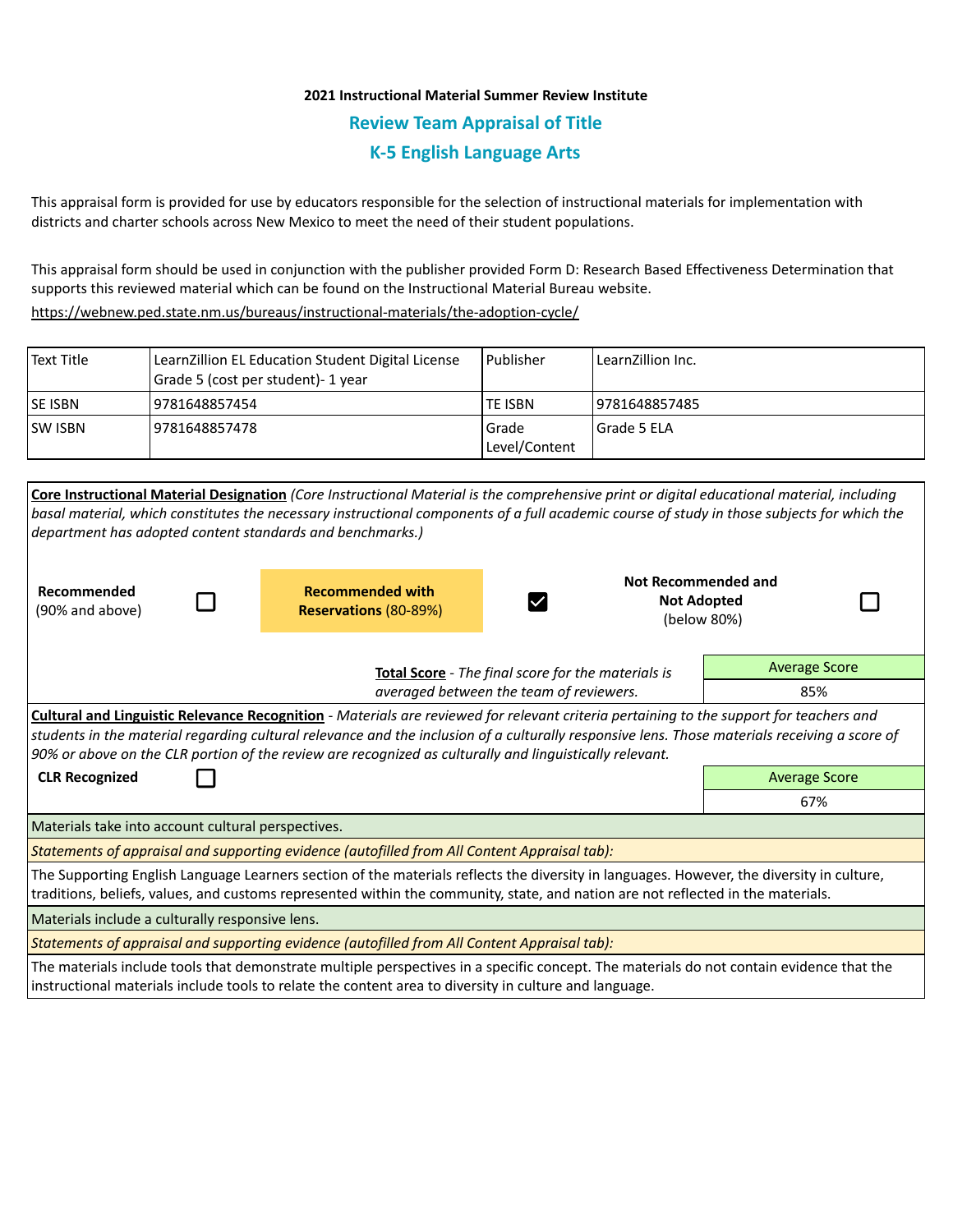**Standards Review** *- Materials are reviewed for alignment with the state adopted content standards, benchmarks and performance standards.*

Average Score

83%

Materials align with grade level ELA standards overall.

*Statements of appraisal and supporting evidence:* 

The materials address the 5th grade ELA standards. The grade level ELA standards addressed are listed in the Curriculum Map and the modules, units, and lessons address standards that are stated and embedded in the tasks the students are expected to complete.

Materials align to reading standards.

*Statements of appraisal and supporting evidence:* 

The materials align with the 5th grade reading standards. Students are given both literary and nonfiction texts to read with the expectation to quote accurately when citing textual evidence and drawing inferences based on the text. The materials provide students opportunities to describe how point of view influences events and how the author uses reasons and evidence to support particular points. When demonstrating proficiency, students are given performance assessments as a culmination of concepts they learned throughout the module.

Materials align to writing standards.

*Statements of appraisal and supporting evidence:* 

The materials align with the 5th grade writing standards. The standards and expectations are listed in the Unit-at-a Glance section of the materials. Embedded in the lessons are activities and tasks that require students to write for purposes dependent on the content of the module. For the informative writing tasks, students are to introduce a topic clearly, provide a general observation and focus, and group related information logically. There is no evidence of including formatting, illustrations, and multimedia when useful for aiding comprehension of student writing.

Materials align to speaking and listening standards.

*Statements of appraisal and supporting evidence:* 

The materials align with the 5th grade speaking and listening standards. Students are given opportunities to engage in collaborative discussions with a partner, a small group, or the whole class. Within the materials, there is an opportunity for students to engage in "Science Talks," where they are expected to come to discussions prepared and to draw on the preparation to explore new ideas within the discussion.

Materials align to language standards.

*Statements of appraisal and supporting evidence:* 

The materials address language conventions, vocabulary acquisition, word study and figurative language within the modules. Anchor charts are included in the materials as resources as students determine the meaning of words using context and/or Greek and Latin affixes and roots. Graphic organizers are provided for students to document their understanding of metaphors and keep a record of vocabulary.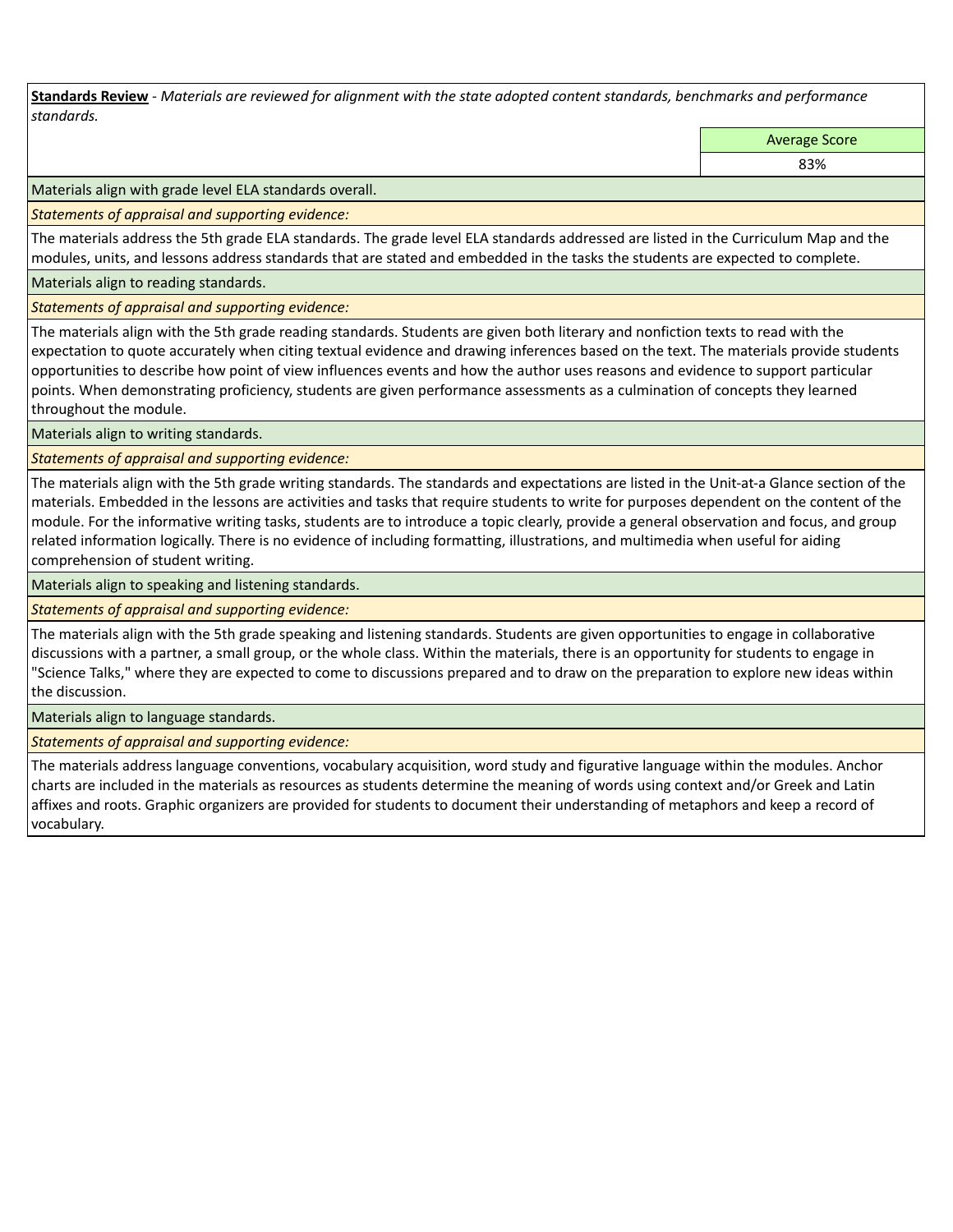**ELA Content Review** *- Materials are reviewed for relevant criteria pertaining to the support for teachers and students in the specific content area reviewed.*

Average Score

94%

Materials provide sequential, cumulative instruction and practice opportunities for a full range of foundational skills.

*Statements of appraisal and supporting evidence:* 

The materials offer extensive opportunities to encounter complex text within the grade-level band as evident in the grade level text, *Esperanza Rising*. The materials provide some literature selections that include grade appropriate full-length classical and contemporary reading. For each Module, only 1-2 texts are provided and utilized, not a variety.

Materials provide a selection and range of high-quality texts worthy of students' time and attention, exhibiting exceptional craft and thought and/or providing useful information.

*Statements of appraisal and supporting evidence:* 

The materials contain a sequence of texts that contain grade-level complexity that are selected for close reading and build knowledge systematically through reading, writing. listening, and speaking tasks about the texts. The materials provide some content-rich texts that represent authentic literature and informational texts of genres and subject matters. The criteria for the standard requires the "most" authentic texts and the texts represented by the materials do not contain materials published after 2010.

Questions in the materials are high-quality text-dependent and text-specific questions. The overwhelming majority of these questions are text-specific and draw student attention to the particulars in the text.

*Statements of appraisal and supporting evidence:* 

The materials contain questions that require students to provide textual evidence to support inferences. Within the close read tasks, the materials contain a well sequenced set of questions that integrate skills to demonstrate a deeper understanding of text.

Materials provide scaffolding and supports to enable students' learning of English language arts.

*Statements of appraisal and supporting evidence:* 

The materials provide scaffolding and supports to students as they learn English language arts. This is evident in the Assessment Overview, which reflects that students are assessed at a variety of knowledge levels. In addition, graphic organizers are provided as a support in building student knowledge in English Language Arts.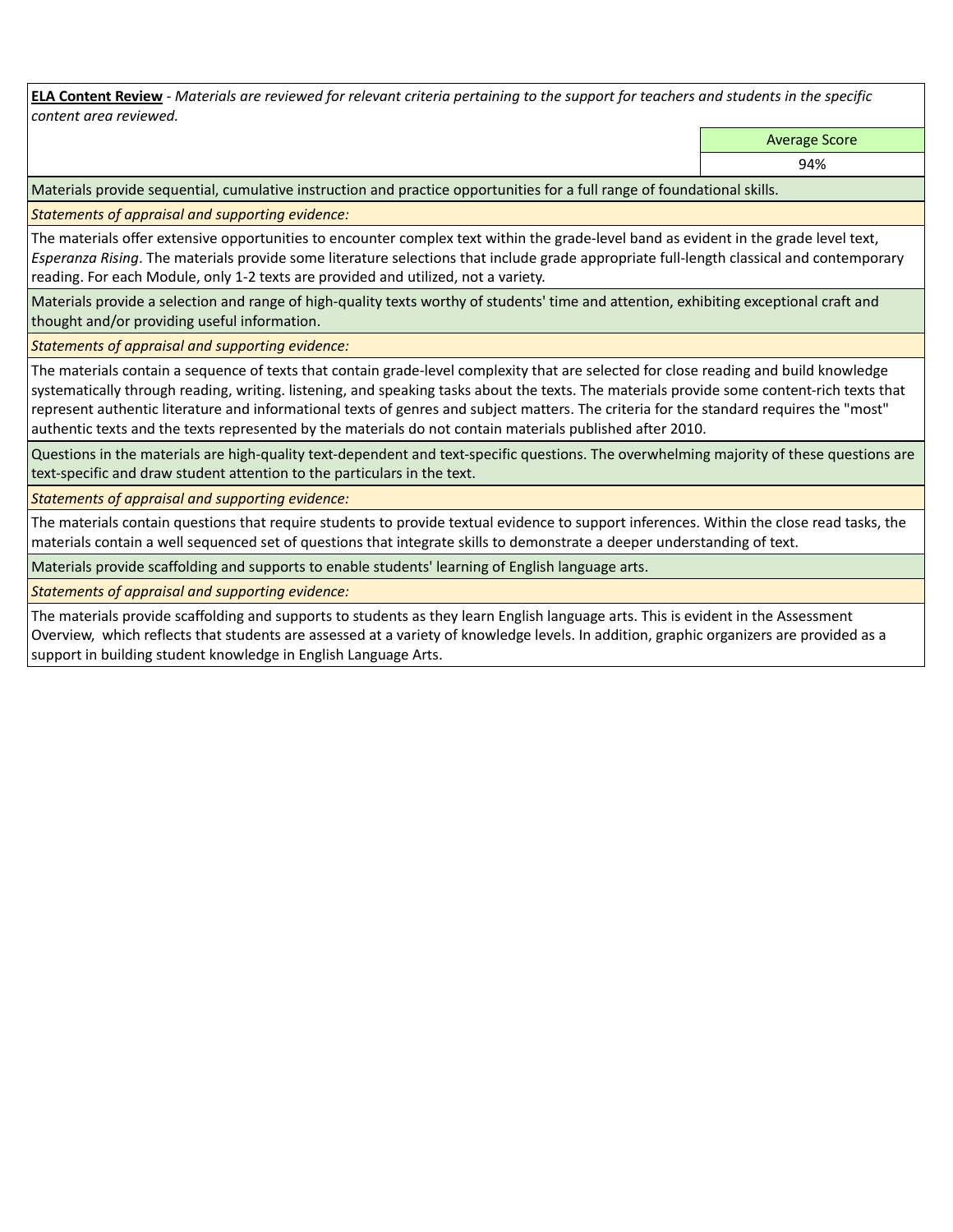**All Content Review** *- Materials are reviewed for relevant criteria pertaining to the support for teachers and students in the material regarding the progression of the standards, lesson structure, pacing, assessment, individual learners and cultural relevance.*

Average Score

84%

Materials are coherent and consistent with the standards that all students should study in order to be college and career ready.

*Statements of appraisal and supporting evidence:*

The materials attend to the intent of the content contained in the standards as reflected in the Module Overviews. The materials are coherent and make meaningful connections where required by the standards. This is evident in the "About the Lesson" tab and at the Unit-at-a Glance section of the Module Overview.

Materials are well designed and take into account effective lesson structure and pacing.

*Statements of appraisal and supporting evidence:*

Within the lessons, there are clear, measurable, standards-aligned learning and opportunities for differentiated instruction. The lesson narrative provides information about levels of support in addition to UDL (Universal Design for Learning) models. The Teacher's Edition of the materials presents an overview that states skills and concepts addressed within the modules. The materials do not present learning progressions in the scope and sequence of skills and concepts.

Materials support teacher planning, learning, and understanding of the standards.

*Statements of appraisal and supporting evidence:*

The materials support teachers in planning and implementing learning experiences by providing instructional strategies, grouping, and questioning to help guide students' academic development. The materials contain annotations and suggestions within the Teacher's Edition on how to present the content in the student edition and in the ancillary materials as evident by the teaching notes portion of the materials.

Materials offer teachers resources and tools to collect ongoing data about student progress on the standards.

*Statements of appraisal and supporting evidence:*

The materials provide assessments that measure student progress in all strands of the adopted NM content Standards. The Assessment Overview states the types of assessments administered and provides information on what is assessed in regard to content standards. In the Module Description, the materials provide content connections within the Module. Materials include aligned scoring guidelines for assessments, as evident in the rubric section. The rubrics within the materials include teacher guidance for further instruction, differentiation and remediation.

Materials support effective use of technology to enhance student learning.

*Statements of appraisal and supporting evidence:*

The materials include opportunities to assess student understanding and knowledge using technology, as evident in the assessment checklist of the Teacher's Guide.

Materials can be easily customized for individual learners.

*Statements of appraisal and supporting evidence:* 

The materials indicate customization of tasks for English learners and students who struggle with expressive language, as evident in the teacher's notes. The materials do not indicate how they can be customized to meet the needs of a wide variety of different student populations, including culturally and linguistically diverse students, accelerated learners, or special needs populations of students.

Materials give all students extensive opportunities and support to explore key concepts.

*Statements of appraisal and supporting evidence:*

The materials provide support, accommodations, and modifications for English language learners that support their regular and active participation in learning content, as evident in teacher reference guide of the Teacher's Edition. The materials do not provide evidence of support for culturally and linguistically diverse students and other special populations of students as mentioned in the criteria.

Materials take into account cultural perspectives.

*Statements of appraisal and supporting evidence:*

The Supporting English Language Learners section of the materials reflects the diversity in languages. However, the diversity in culture, traditions, beliefs, values, and customs represented within the community, state, and nation are not reflected in the materials.

Materials include a culturally responsive lens.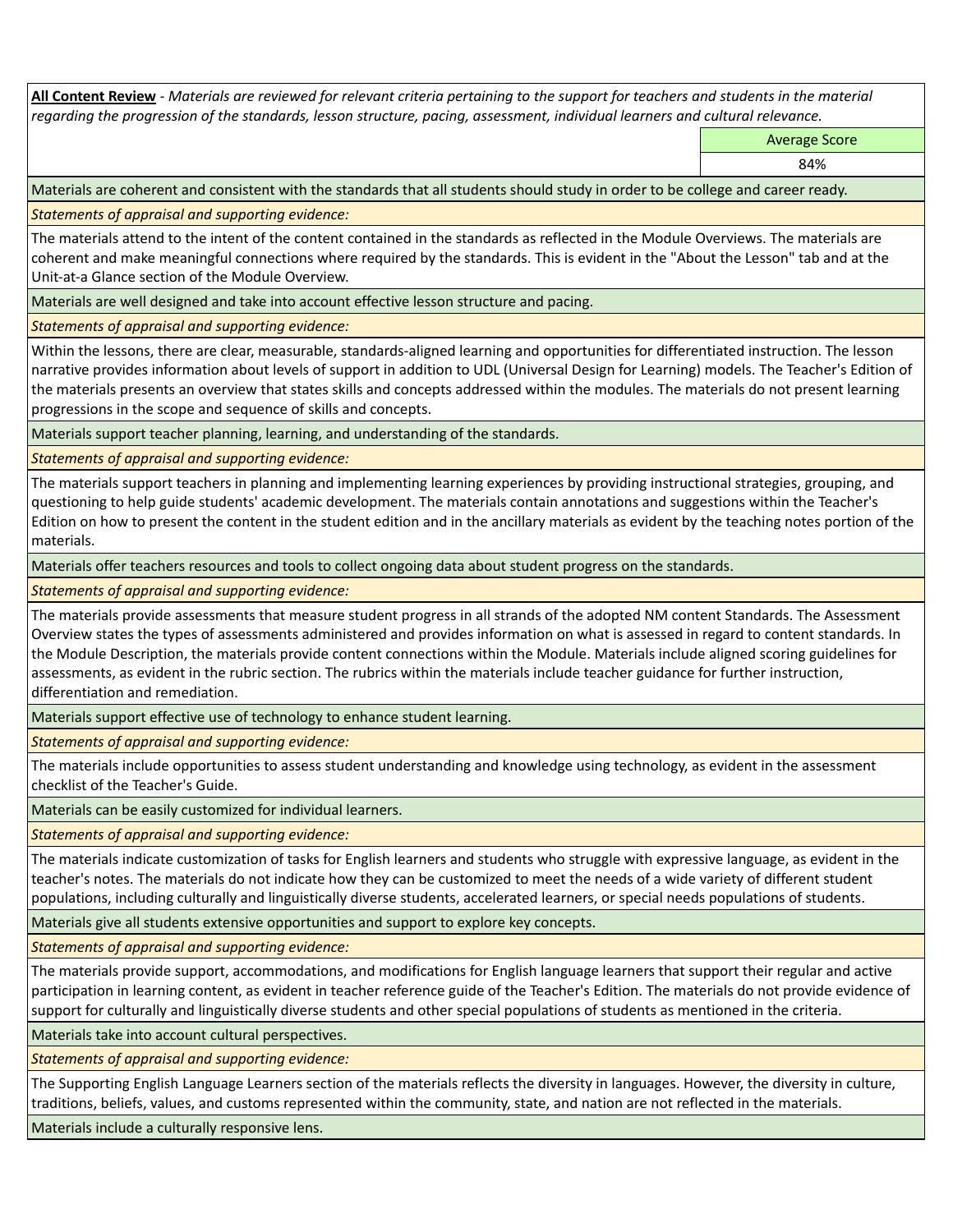*Statements of appraisal and supporting evidence:*

The materials include tools that demonstrate multiple perspectives in a specific concept. The materials do not contain evidence that the instructional materials include tools to relate the content area to diversity in culture and language.